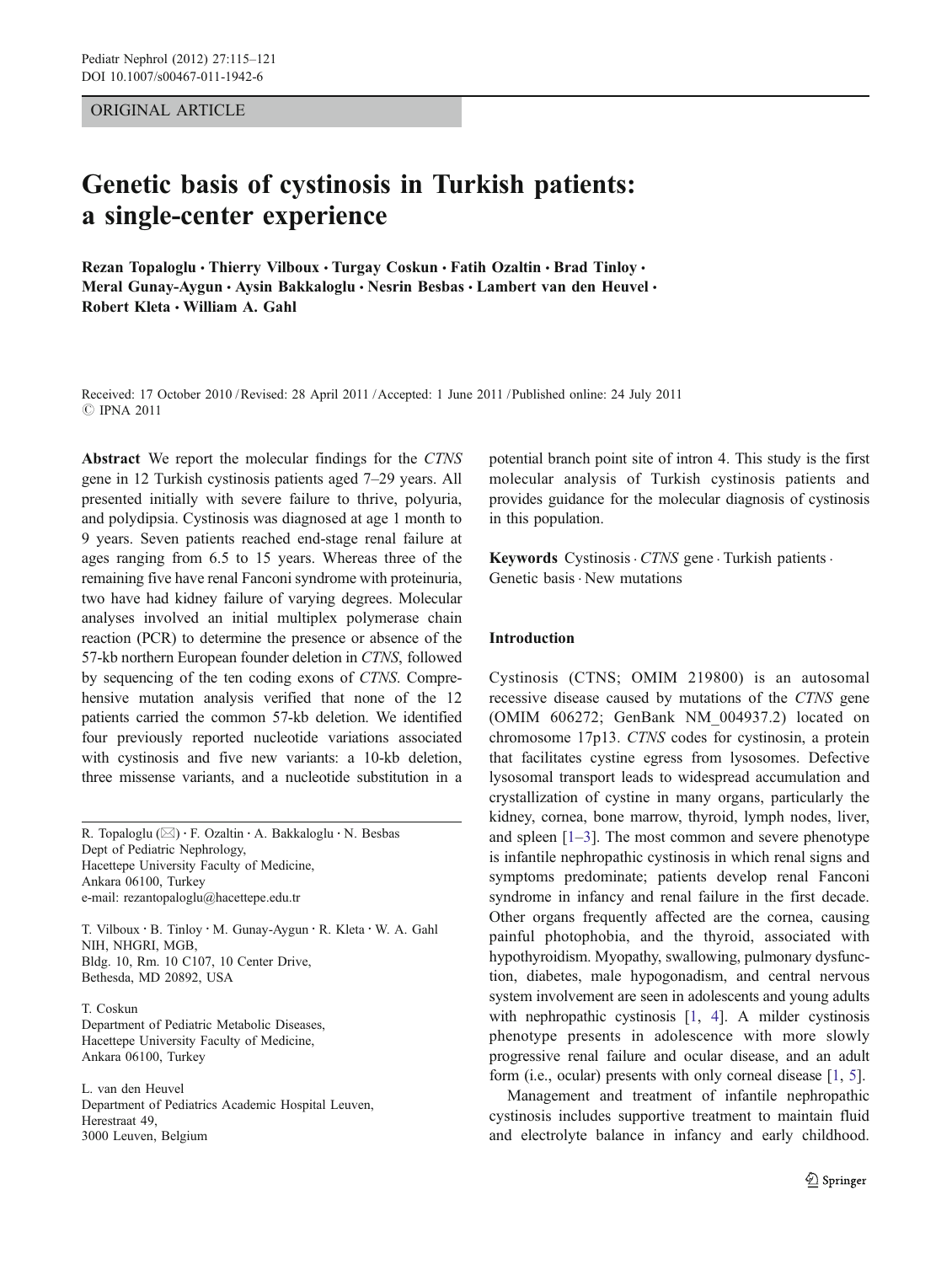<span id="page-1-0"></span>Early diagnosis and specific treatment with orally administered cysteamine delays the onset of renal failure and prevents the occurrence of other serious organ involvement [\[6](#page-5-0), [7](#page-5-0)]. Cysteamine eye drops may lessen visual symptoms by dissolving the corneal cystine crystals. Hemodialysis (HD), continuous ambulatory peritoneal dialysis (CAPD), and renal transplantation (Tx) are associated with increased survival rates in patients who progressed to end-stage renal failure (ESRF). Cystine accumulation has been reported in transplanted kidneys but with no clinical manifestations, as it reflects invasion of host cells containing cystine. However, after renal Tx, extrarenal manifestations of cystinosis continue to occur [\[1](#page-5-0)].

The CTNS gene consists of 12 exons; numbers 3–12 are coding exons. CTNS mutations result in either complete abolition of, or reduced cystine transport [\[1](#page-5-0), [5](#page-5-0)]. Many different mutations have been identified throughout the entire gene in European and American cystinosis patients [\[8](#page-6-0)–[18\]](#page-6-0). The most common mutation is a large 57-kb deletion [\[11,](#page-6-0) [13](#page-6-0)–[16](#page-6-0)]. Here we report CTNS mutation analysis of 12 Turkish patients with cystinosis, representing the first such molecular diagnosis of cystinosis in this population.

### Materials and methods

## Patients

We studied 12 Turkish patients who were diagnosed with cystinosis and followed at Hacettepe University Faculty of Medicine Children's Hospital Department of Pediatric Nephrology and Metabolic Diseases Unit. Informed consent was obtained from the patients and/or their parents. Blood samples were collected from all patients; DNA was extracted from leukocytes, as previously described [[19\]](#page-6-0).

#### Molecular analysis

The 57-kb deletion was tested using the method previously described [\[20](#page-6-0)]. Primers were designed to amplify the ten coding exons of CTNS, including their intronic boundaries (primer sequences available on request). Standard polymerase chain reaction (PCR) amplification procedures were employed. All PCR amplified products were directly sequenced using the Big Dye 3 Terminator chemistry (Applied Biosystems) employing an ABI 3130xl genetic analyzer (Applied Biosystems). Data were analyzed using Sequencher 4.8 (Gene Codes Corporation).

## Mutation prediction analysis

The effect of missense variants and potential splice-site variants was evaluated, as described previously [[21\]](#page-6-0).

|                |                                       |     | Table 1 Clinical data and CTNS variants <sup>a</sup> of the patients |               |                    |                 |                |                         |                                                                                                                                                                                                        |                               |
|----------------|---------------------------------------|-----|----------------------------------------------------------------------|---------------|--------------------|-----------------|----------------|-------------------------|--------------------------------------------------------------------------------------------------------------------------------------------------------------------------------------------------------|-------------------------------|
| Patient        | Age (years)                           | Sex | Age at diagnosis<br>(months)                                         | Consanguinity | Sibling<br>disease | Renal status    | RRT            | CTNS variant allele     | CTNS variant allele 2                                                                                                                                                                                  | Other                         |
|                |                                       |     | n                                                                    | ż             | ž                  | Proteinuria     |                | c.451A > G; p.R151G     | c.1015 G>A;p.G339R                                                                                                                                                                                     | rs222753 (h)                  |
|                |                                       | ⋝   |                                                                      | Yes           | $\frac{1}{2}$      | Proteinuria     |                | c.18 21delGACT;p.T7X7   | c.18 21delGACT; p.T7FX7                                                                                                                                                                                | rs222753 (H)                  |
| 2              | $\stackrel{\circ}{\scriptstyle\circ}$ | ⋝   | ≌                                                                    | $\frac{1}{2}$ | ż                  | ESRD at age 9   | CAPD, HDTx, HD | c.62-1083 c.551del10217 | c.62-1083 c.551del10217                                                                                                                                                                                | rs161400 (H)                  |
| TR4            |                                       | ⋝   |                                                                      | Yes           | Yes                | ESRD at age 9.5 | CAPD, HD       | $c.141 - 22a > g$       | c.681 G>A; p.E227E                                                                                                                                                                                     | rs1800528 (h),<br>rs222753(h) |
| <b>TR5</b>     | 17.5                                  | ⋝   |                                                                      | Yes           | Sib of TR4         | 21              |                | $c.141 - 22a > g$       | c.681 G>A; p.E227E                                                                                                                                                                                     | rs1800528 (h),<br>rs222753(h) |
| P <sub>6</sub> | 15.5                                  |     |                                                                      | Yes           | $\frac{1}{2}$      | Proteinuria     |                | c.518A>G, p.Y173C       | c.518A>G, p.Y173C                                                                                                                                                                                      |                               |
| TR7            | 25.5                                  |     |                                                                      | Yes           | $\frac{1}{2}$      |                 |                | c.451A>G; p.R151G       | c.451A>G; p.R151G                                                                                                                                                                                      |                               |
| IR36           | 호                                     |     |                                                                      | $\frac{1}{2}$ | ż                  | ESRD at age 6   | CAPD, HD, TX   | c.681 G>A; p.E227E      | c.1015 G>A; p.G339R                                                                                                                                                                                    | rs222753 (h)                  |
| TR37           | 29                                    |     | $\frac{8}{100}$                                                      | Yes           | ż                  | ESRD at age 16  | CAPD           | c.18 21delGACT;p.T7X7   | c.470 G>A; p.G157D                                                                                                                                                                                     | rs222753(h)                   |
| IR121          | 20.5                                  |     | ⋍                                                                    | $\frac{1}{2}$ | Only child         | ESRD at age 11  | CAPD, HD       | $c.140 + 1$ G>T         | $c.140 + 1$ G>T                                                                                                                                                                                        | rs76153698 (H)                |
|                | $\mathbf{1}$                          |     | $\frac{8}{2}$                                                        | Yes           | Yes                | ESRD at age 9   | Preemptive Tx  | c.681 G>A; p.E227E      | c.681 G>A; p.E227E                                                                                                                                                                                     | rs222753 (H)                  |
| <b>TR12</b>    |                                       |     | र्द                                                                  | Yes           | Sib of TR 12       | ፼               |                | c.681 G>A; p.E227E      | c.681 G>A; p.E227E                                                                                                                                                                                     | rs222753 (H)                  |
|                |                                       |     |                                                                      |               |                    |                 |                |                         | CAPD continuous ambulatory peritoneal dialysis, ESRD end-stage renal disease, HD hemodialysis, NI renal insufficiency, Tx transplantation, H homozygote, h heterozygote, RRT renal replacement therapy |                               |

a

Position based on the GenBank NM\_004937.2 sequence (HGVS nomenclature). The "rs" numbers correspond to dbSNP [\(http://www.ncbi.nlm.nih.gov/snp/\)](http://www.ncbi.nlm.nih.gov/snp/) accession numbers

Position based on the GenBank NM 004937.2 sequence (HGVS nomenclature). The "rs" numbers correspond to dbSNP (http://www.ncbi.nlm.nih.gov/snp/) accession numbers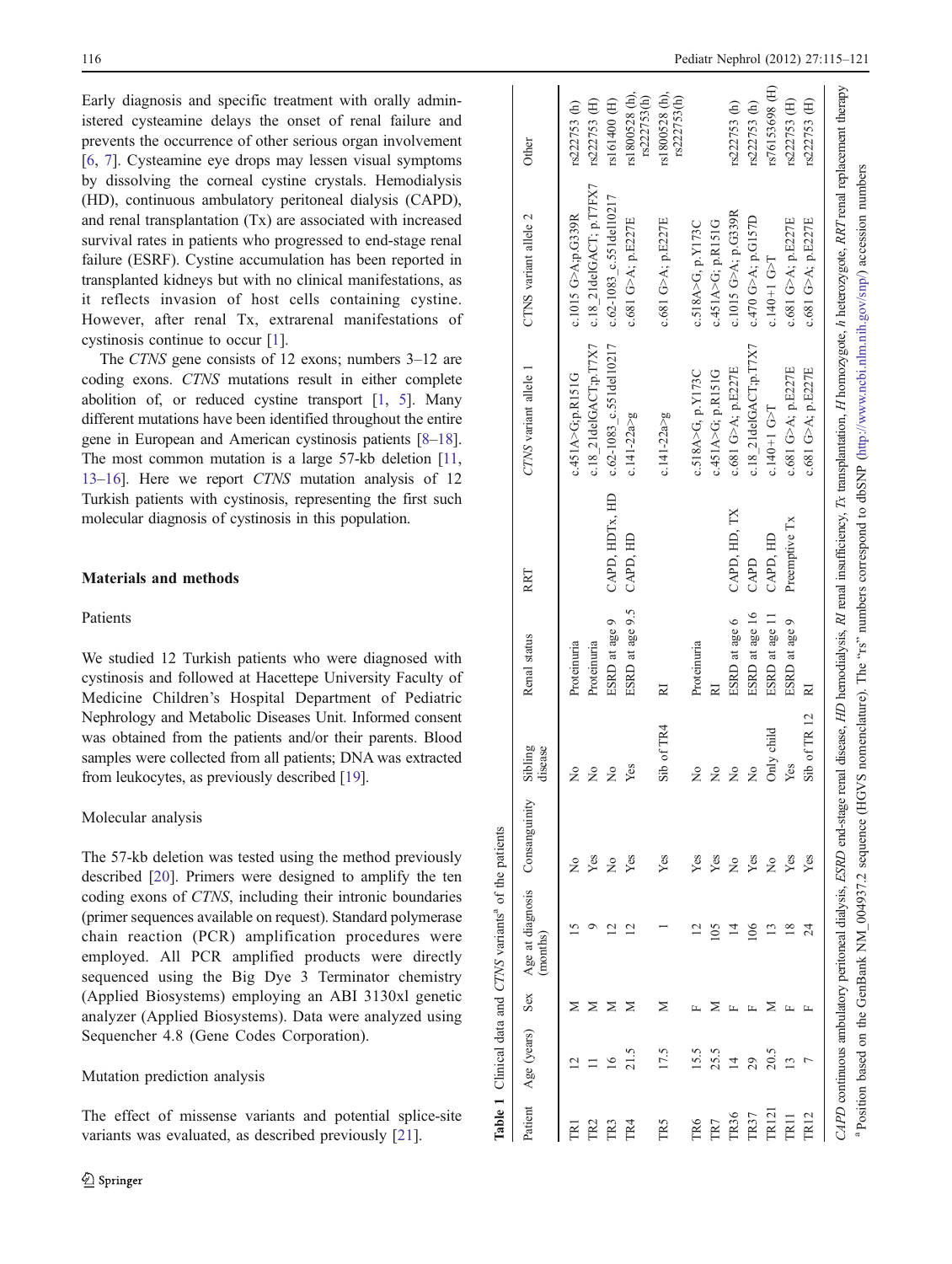<span id="page-2-0"></span>Fig. 1 Sequence electropherograms of exon 5 of the CTNS gene for c.451 A>G variant. The wild-type sequence in a healthy control is shown in the left electropherogram (a, arrow); the affected individual has a homozygous c.451 A>G variation (b, arrow)



## Results

Twelve patients (seven male; five female) from ten families were evaluated. Patients' ages ranged from 7 to 29 years; age at diagnosis was 1 month to 9 years. Consanguinity was reported for six families, and in two families there were two affected siblings. All patients were put on cysteamine bitartrate treatment at diagnosis. Six patients reached ESRF; one is receiving PD, three are on HD, and two have undergone renal Tx. Of the remaining six patients, three had varying degree of renal failure and three had proteinuria at the time of the study (Table [1\)](#page-1-0). Before sequencing, all patients were tested for the 57-kb deletion and it was not found in any of them. Analysis of the ten coding exons of CTNS revealed the presence of nucleotide variations in all patients. Thirteen different variants (Table [1](#page-1-0)) were identified in the 12 patients; four were already referenced in the dbSNP [\(http://www.ncbi.nlm.nih.gov/snp/\)](http://www.ncbi.nlm.nih.gov/snp/) (rs161400, rs1800528, rs222753, and rs76153698). The others were one deletion (10 kb), one small deletion (4 bp), four missense



Fig. 2 Sequence electropherograms of exon 6 of the CTNS gene for c.518A>G variation. The wild-type sequence in a healthy control is shown in the left electropherogram (a, arrow). Parents are heterozygous (b, arrow); the affected individual has a homozygous c.518A>G variation (c, arrow)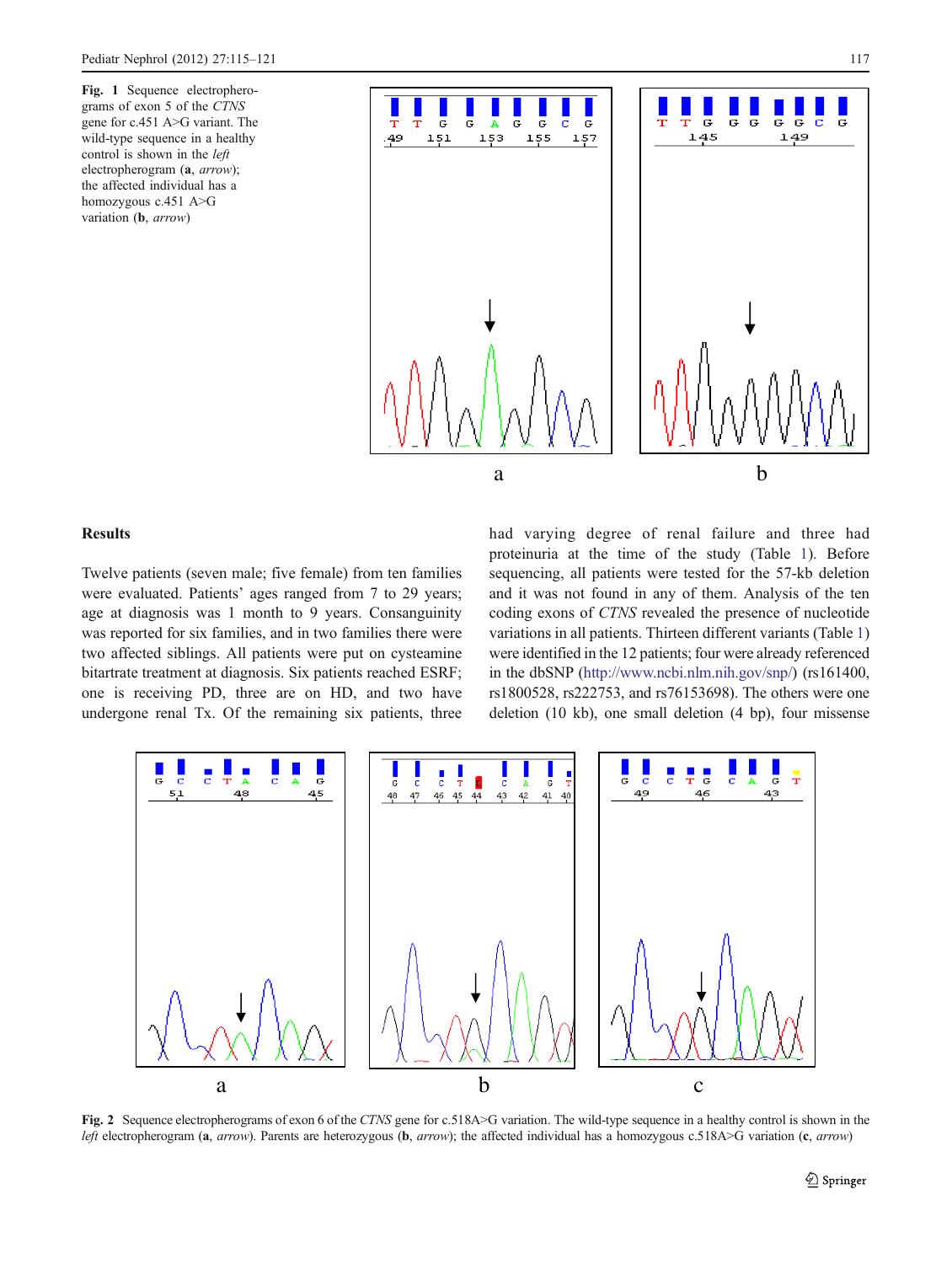<span id="page-3-0"></span>

Fig. 3 Sequence electropherograms of exon 6 of the CTNS gene for c.470 G>A variation. The wild-type sequence in a healthy control is shown in the left electropherogram (a, arrow); the father is heterozygous (b, arrow); the affected individual has a heterozygous c.470 G>A variation (c, arrow)

variants, two potential splice-site modifications, and a nucleotide substitution in a potential branch-point site of intron 4.

Newly identified missense variations c.451A>G, c.518A>G, and c.470 G>A were searched in 100 healthy Turkish controls by direct sequencing; none of these three variants was found in healthy Turkish controls (Figs. [1](#page-2-0)–3). We also demonstrated segregation in two families in which DNA was available (Figs. [2](#page-2-0) and 3).

The potential effects of the nucleotide changes on cystinosin are listed in Table [2](#page-4-0).

#### Discussion

The diagnosis of cystinosis is confirmed by demonstrating markedly elevated cystine levels in polymorphonuclear leucocytes [[1,](#page-5-0) [22\]](#page-6-0). Detection of corneal crystals by slitlamp examination is virtually diagnostic of cystinosis in patients with Fanconi syndrome. However, corneal crystals may not develop until  $1-1.5$  years of age, so this finding is not sensitive for early diagnosis that, along with diligent compliance with cystine-depleting treatment, determines prognosis. Another determinant is genetic predisposition. Infantile nephropathic cystinosis is associated with two severe CTNS mutations, including deletions, insertions, nonsense, missense, and splicing mutations, that cause complete abolition of cystine transport. The adolescent and ocular forms generally have one severe and one mild mutation, leading to reduced cystine transport [\[1](#page-5-0), [5](#page-5-0), [23\]](#page-6-0). Molecular studies have revealed that 50–60% of northern European and North American patients with cystinosis have a common 57-kb deletion that affects the first ten exons of the CTNS gene, consistent with a founder effect [\[11,](#page-6-0) [13](#page-6-0)–[16\]](#page-6-0). On the other hand, the 57-kb deletion has been detected with a much lower frequency in Italians, French Canadians, and Mexicans [[12,](#page-6-0) [18,](#page-6-0) [20\]](#page-6-0); the carrier rate was only 17% in Italians. HGMD (<http://www.hgmd.cf.ac.uk/ac/index.php>) describes approximately 100 mutations in the CTNS gene.

This report represents the first description of the genetic basis of cystinosis in Turkish patients. Our data reveal that the Turkish cystinosis population has novel genetic characteristics. Specifically, we did not detect the northern European 57-kb deletion in any Turkish patient. Of 13 different variants identified, five were novel, such as three missense variants [c.518A>G (p.Y173C), c.451A>G  $(p.R151G)$ , c.470 G>A  $(p.G157D)$ ], a new gross deletion (c.62-1083\_551del10217bp), removing nucleotides between intron 3 and exon 8, and the sequence variation in a potential consensus branch point sequence (c.141-22a>g). Although no functional studies have been performed, the amino-acid changes p.Y173C, p.R151G, and p.G157D are very likely to be causative mutations based on formal criteria, evolutionary conservation, and absence in healthy controls, as well as prediction software (Figs. [1](#page-2-0)– 3 and Table [2](#page-4-0)). The sequence variation c.141-22a>g may disturb a consensus sequence for a branch point and interfere with correct or efficient splicing [\[24](#page-6-0)]. Regular software to predict efficiency of RNA splicing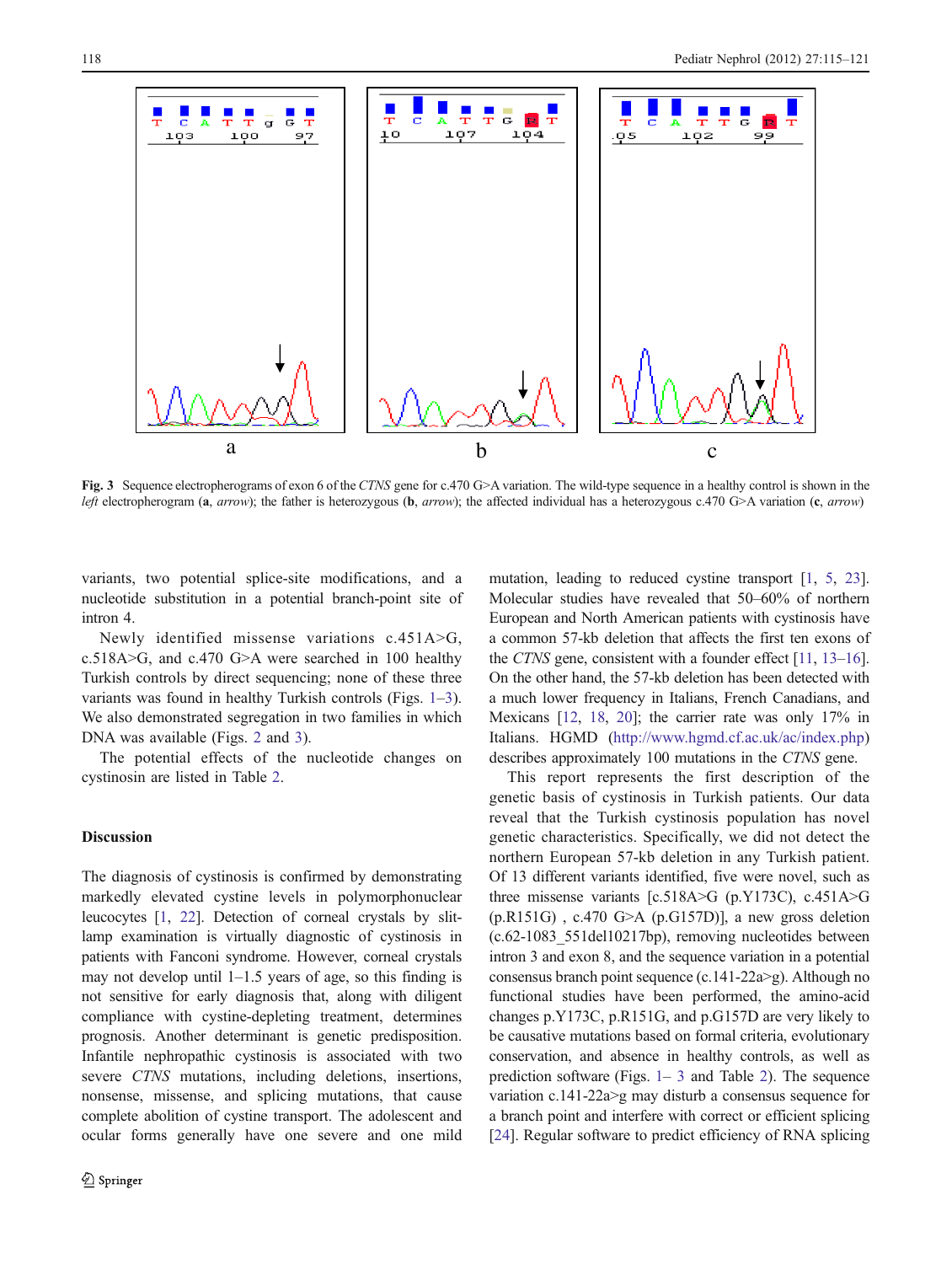<span id="page-4-0"></span>

| Table 2 Predicted effects of CTNS variants <sup>a</sup>                                                                                                                                                                                                                                                                                                                                                                                                                                                          |             |                                              |                               |                  |                |            |             |               |                              |
|------------------------------------------------------------------------------------------------------------------------------------------------------------------------------------------------------------------------------------------------------------------------------------------------------------------------------------------------------------------------------------------------------------------------------------------------------------------------------------------------------------------|-------------|----------------------------------------------|-------------------------------|------------------|----------------|------------|-------------|---------------|------------------------------|
| Variant $^{\rm b}$                                                                                                                                                                                                                                                                                                                                                                                                                                                                                               | Prediction  |                                              |                               |                  |                |            |             |               | Reference                    |
| c.18_21delGACT; p.T7FX7<br>c.62-1083_551del10217bp<br>Deletions                                                                                                                                                                                                                                                                                                                                                                                                                                                  | Frameshift  | $^{\circ}$<br>Deletion from intron 3 to exon |                               |                  |                |            |             |               | This study<br>$\overline{8}$ |
| Missense variants                                                                                                                                                                                                                                                                                                                                                                                                                                                                                                | Blossum 62  | PolyPhen                                     |                               |                  | Panther        | PMut       |             | <b>SIFT</b>   |                              |
|                                                                                                                                                                                                                                                                                                                                                                                                                                                                                                                  |             | PSIC score                                   | PHAT score                    | Prediction based | <b>SubPSEC</b> | NN output  | Reliability |               |                              |
| c.451A>G; p.R151G                                                                                                                                                                                                                                                                                                                                                                                                                                                                                                | $\gamma$    | 2.328                                        | $\stackrel{\Delta}{\simeq}$   | Align            | $-4.49143$     | 0.7813     | 5           | Not Tolerated | This study                   |
| c.518A>G; p.Y173C                                                                                                                                                                                                                                                                                                                                                                                                                                                                                                | $\gamma$    | 3.048                                        | $\overline{1}$                | Annot            | $-6.882$       | 0.6686     | 3           | Not Tolerated | This study                   |
| c.470 G>A; p.G157D                                                                                                                                                                                                                                                                                                                                                                                                                                                                                               | $\gamma$    | 2.267                                        | $\tilde{\geq}$ $\tilde{\geq}$ | Align            | 5.63012        | 0.6911     | $\epsilon$  | Not Tolerated | This study                   |
| c.779 C>T; pT260I                                                                                                                                                                                                                                                                                                                                                                                                                                                                                                | T           | 1.072                                        |                               | Align            | $-2.13647$     | 0.6573     | 3           | Tolerated     | rs161400                     |
| c.1015 G>A; p.G339R                                                                                                                                                                                                                                                                                                                                                                                                                                                                                              | $\tilde{a}$ | 2.285                                        | $\overline{C}$                | Annot            | $-5.3956$      | 0.8416     | $\circ$     | Not Tolerated | $\overline{[9]}$             |
| Splicing variants                                                                                                                                                                                                                                                                                                                                                                                                                                                                                                | <b>BDGP</b> |                                              |                               | NetGene2         |                |            |             |               |                              |
|                                                                                                                                                                                                                                                                                                                                                                                                                                                                                                                  | Score       |                                              |                               | NN score         |                | Confidence |             |               |                              |
| $c.140 + 1$ G>T                                                                                                                                                                                                                                                                                                                                                                                                                                                                                                  | 1>0         |                                              |                               | 0.998 > 0        |                | 1 > 0      |             |               | $\infty$                     |
| c.504 G>A                                                                                                                                                                                                                                                                                                                                                                                                                                                                                                        | No effect   |                                              |                               | No effect        |                | No effect  |             |               | rs1800528                    |
| $c.681$ G>A                                                                                                                                                                                                                                                                                                                                                                                                                                                                                                      | 0.99 > 0    |                                              |                               | 0.992 > 0.845    |                | 1 > 0.904  |             |               | $[24]$                       |
| $c.970 + 15$ G $>A$                                                                                                                                                                                                                                                                                                                                                                                                                                                                                              | No effect   |                                              |                               | No effect        |                | No effect  |             |               | rs76153698                   |
| $c.970 + 70$ C $\sim$ T                                                                                                                                                                                                                                                                                                                                                                                                                                                                                          | No effect   |                                              |                               | No effect        |                | No effect  |             |               | rs222753                     |
| <sup>a</sup> Abbreviations: Align, Prediction based on the alignment; Annot, Prediction based on the gene annotation; BOCP; Berkeley Drosophila Gerome Project; NA, Not Available; NN, Neuronal<br>Network, PH4T, Predicted Hydrophobic And Transmembrane; PSIC, Position-Specific Independent Court; subPSEC, substitution Position-Specific Evolutionary Conservation<br><sup>b</sup> Position based on the GenBank NM004937.2 sequence (HGVS nomenclature).The "rs" number corresponds to the dbSNP accession |             |                                              |                               |                  |                |            |             |               |                              |
| URL <sub>S</sub> :                                                                                                                                                                                                                                                                                                                                                                                                                                                                                               |             |                                              |                               |                  |                |            |             |               |                              |
| BDGP: http://www.fruitfly.org/seq_tools/splice.html                                                                                                                                                                                                                                                                                                                                                                                                                                                              |             |                                              |                               |                  |                |            |             |               |                              |

Sift: [http://blocks.fhcrc.org/sift/SIFT\\_seq\\_submit2.html](http://blocks.fhcrc.org/sift/SIFT_seq_submit2.html)

Sift: http://blocks.fhcrc.org/sift/SIFT\_seq\_submit2.html

dbSNP: [http://www.ncbi.nlm.nih.gov/snp/\)](http://www.ncbi.nlm.nih.gov/snp/)

dbSNP: http://www.ncbi.nlm.nih.gov/snp/)

NetGene2: <http://www.cbs.dtu.dk/services/NetGene2/> Panther: <http://www.pantherdb.org/tools/csnpScoreForm.jsp>

NetGene2: http://www.cbs.dtu.dk/services/NetGene2/

Panther: http://www.pantherdb.org/tools/csnpScoreForm.jsp

PMut: <http://mmb2.pcb.ub.es:8080/PMut/> PolyPhen: <http://coot.embl.de/PolyPhen/>

PolyPhen: http://coot.embl.de/PolyPhen/

PMut: http://mmb2.pcb.ub.es:8080/PMut/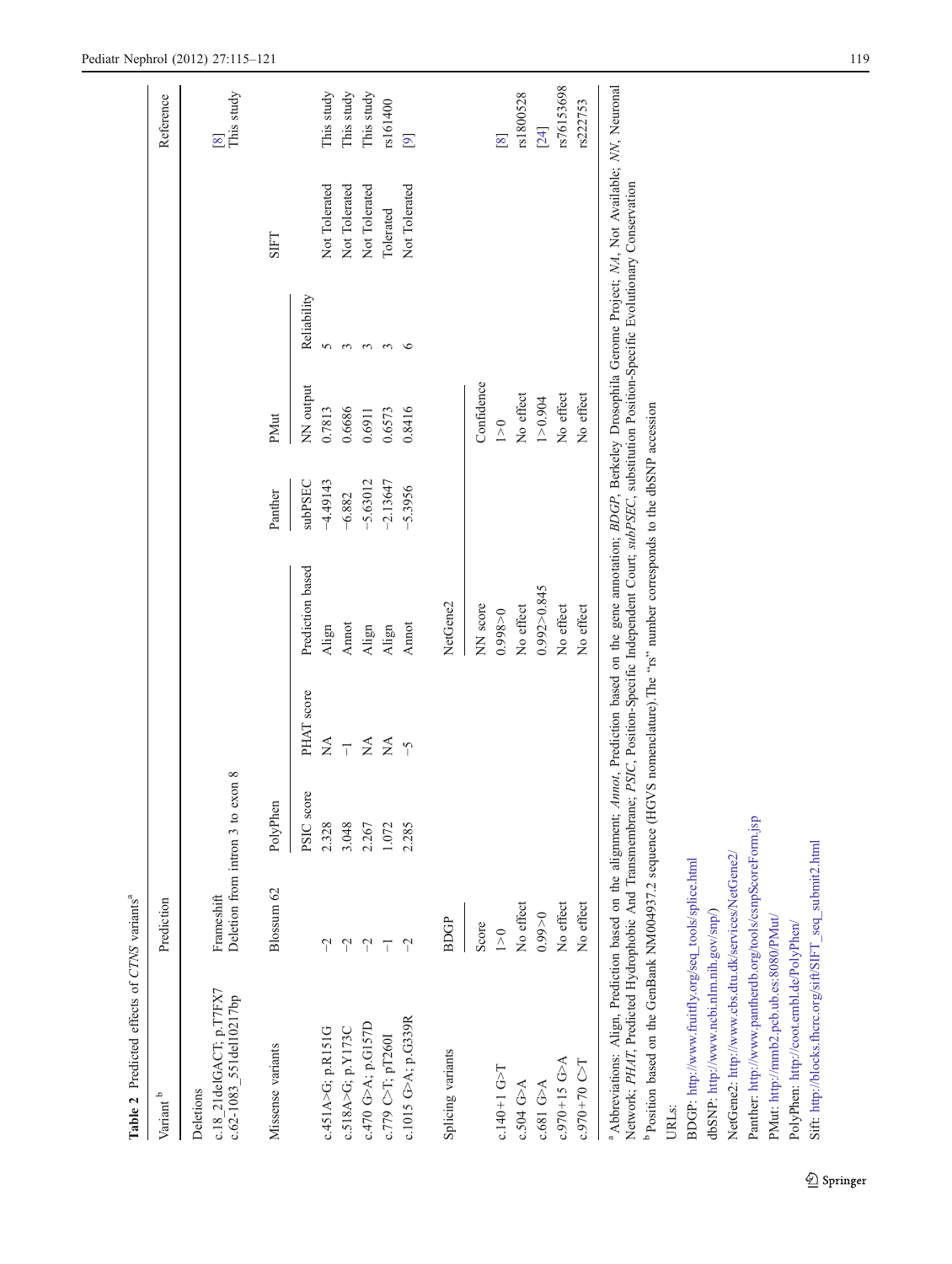<span id="page-5-0"></span>does not exist for branch sites to our knowledge. Confirmation that this variant has an effect on splicing analysis on the RNA level is required. [\[25](#page-6-0)].

Of the eight previously reported variants, four had been associated with cystinosis [[8](#page-6-0)–[10](#page-6-0), [26\]](#page-6-0) and four were referenced in the dbSNP. The variant c.140+1 G>T has been described as 479+1 G>T according to old nomenclature; it affects a canonical splice site and results in loss of cystinosin function [[8\]](#page-6-0). The variant c.1015 G $\geq$ A (p.G339R) abolishes cystine transport in an in vitro functional model [\[9](#page-6-0), [10](#page-6-0)]. The variant 4-bp deletion c.18\_21del GACT (p.T7FX7) was described by Town et al. [\[8\]](#page-6-0) and reported in different populations with cystinosis. The variant c.681 G>A (p.E227E), described in an Arabic population, is located in an exon–intron boundary and disturbs normal splicing [\[26](#page-6-0)].

In our study, the most common variants identified were rs222753 at around 45%, as described in the dbSNP; and c.681 G>A; pE227E at around 29%, as a disease-causing variant [\[26](#page-6-0)]. Interestingly, the consanguinity of TR2, TR3, TR6, TR7, TR11, and TR12 is supported by the presence of homozygous variants. However, for patients TR4, TR5, and TR37, heterozygous variants are present despite parental consanguinity. Clinically, the patient homozygous for the 10-kb deletion (TR3) followed a severe course and progressed to ESRF at 10 years of age. Patients TR6 and TR7, homozygous for the new missense variants c.518A>G  $(p.Y173C)$  and  $c.451A>G$  (p.R151G), both had moderate disease courses, reaching adolescence with proteinuria but no renal failure. Patient TR121, homozygous for the known variant c.140+1 G>T that affects a canonical splice site, had a severe disease course [[8\]](#page-6-0). The siblings (TR11 and TR12) homozygous for c.681 G>A (pE227E) exhibited a severe disease course but were the most noncompliant patients, which might be related to disease course. TR1, compound heterozygous for a new missense variant c.451A>G (p.R151G) and a known missense variant c.1015 G>A (p.G339R), had a mild disease course, with good compliance and largely intact renal function at age 12. On the other hand, TR36, compound heterozygous for the c.681 G>A (p.E227E) and the same known missense variant (c.1015 G>A; p.G339R), is noncompliant and has experienced severe disease, with ESRF at approximately 10 years of age; she was recently transplanted with her mother's kidney.

The discrepancy in disease course in patients TR2 and TR 37 could be due to the different variants in the second allele as well as compliance to cysteamine treatment. TR2, homozygous for a known 4-bp deletion c.18 21delGACT; p.T7FX7, has severe disease with liver involvement. This deletion has been found in different populations and with widely variable disease severities [[8](#page-6-0), [9\]](#page-6-0). TR37 was compound heterozygous for a new missense mutation c. 470 G>A (p.G157D) inherited from her father (Fig. [3b\)](#page-3-0) and a known deletion c.18\_21delGACT (p.T7FX7) inherited from her mother. The patient had a fairly good course but progressed to end-stage renal disease (ESRD) at 16 years. Siblings TR4 and TR5 were compound heterozygous for a known splice-site variant c.681 G>A (p.E227E) and a new variant c.141-22a>g. These siblings had a completely different courses. Although TR4 was diagnosed at age 13 months, he was lost to follow-up for a long period and progressed to ESRD at age 9.5 years. On the other hand, TR5 had adequate management and follow-up and did not required renal replacement treatment as of age 17.5 years. These observations confirm once again the key role of early diagnosis and adequate cysteamine treatment in the course of cystinosis. From the genetic point of view, our findings support previous data on genotype–phenotype correlations of cystinosis patients [1, 5, [23](#page-6-0)].

In summary, we show that Turkish cystinosis patients have different disease-causing variants of CTNS compared with European and North American patients. In light of our results, it seems that toward to Mediterranean region, the frequency of the 57-kb deletion decreases. In northern Europe and North American studies, the frequency approx-imates 50–70%, whereas it decreases to 17% in Italy [\[18](#page-6-0)] and is absent in this Turkish cohort. Our data once more confirm the wide mutational spectrum of the CTNS gene. Data provide a basis for further molecular diagnosis in the Turkish population.

Acknowledgment We gratefully acknowledge Prof. Dr. Elena Levtchenko for her advice and help in completing the genetic analysis and the critical reading of the manuscript. Hacettepe University Nephrogenetics Laboratory was established by Hacettepe University Infrastructure Project (Project No: 06A101008)

#### References

- 1. Gahl WA, Thoene JG, Schneider JA (2002) Cystinosis. N Engl J Med 347:111–121
- 2. Schneider JA, Rosenbloom FM, Bradley KH, Seegmiller JE (1967) Increased free-cystine content of fibroblasts cultured from patients with cystinosis. Biochem Biophys Res Commun 29:527–531
- 3. Gahl WA, Bashan N, Tietze F, Bernardini I, Schulman JD (1982) Cystine transport is defective in isolated leukocyte lysosomes from patients with cystinosis. Science 217:1263–1265
- 4. Sonies BC, Almajid P, Kleta R, Bernardini I, Gahl WA (2005) Swallowing dysfunction in 101 patients with nephropathic cystinosis: benefit of long-term cysteamine therapy. Medicine (Baltimore) 84:137–146
- 5. Kalatzis V, Antignac C (2003) New aspects of the pathogenesis of cystinosis. Pediatr Nephrol 18:207–215
- 6. Gahl WA, Balog JZ, Kleta R (2007) Nephropathic cystinosis in adults: natural history and effects of oral cysteamine therapy. Ann Intern Med 147:242–250
- 7. Gahl WA, Reed GF, Thoene JG, Schulman JD, Rizzo WB, Jonas AJ, Denman DW, Schlesselman JJ, Corden BJ, Schneider JA (1987) Cysteamine therapy for children with nephropathic cystinosis. N Engl J Med 316:971–977